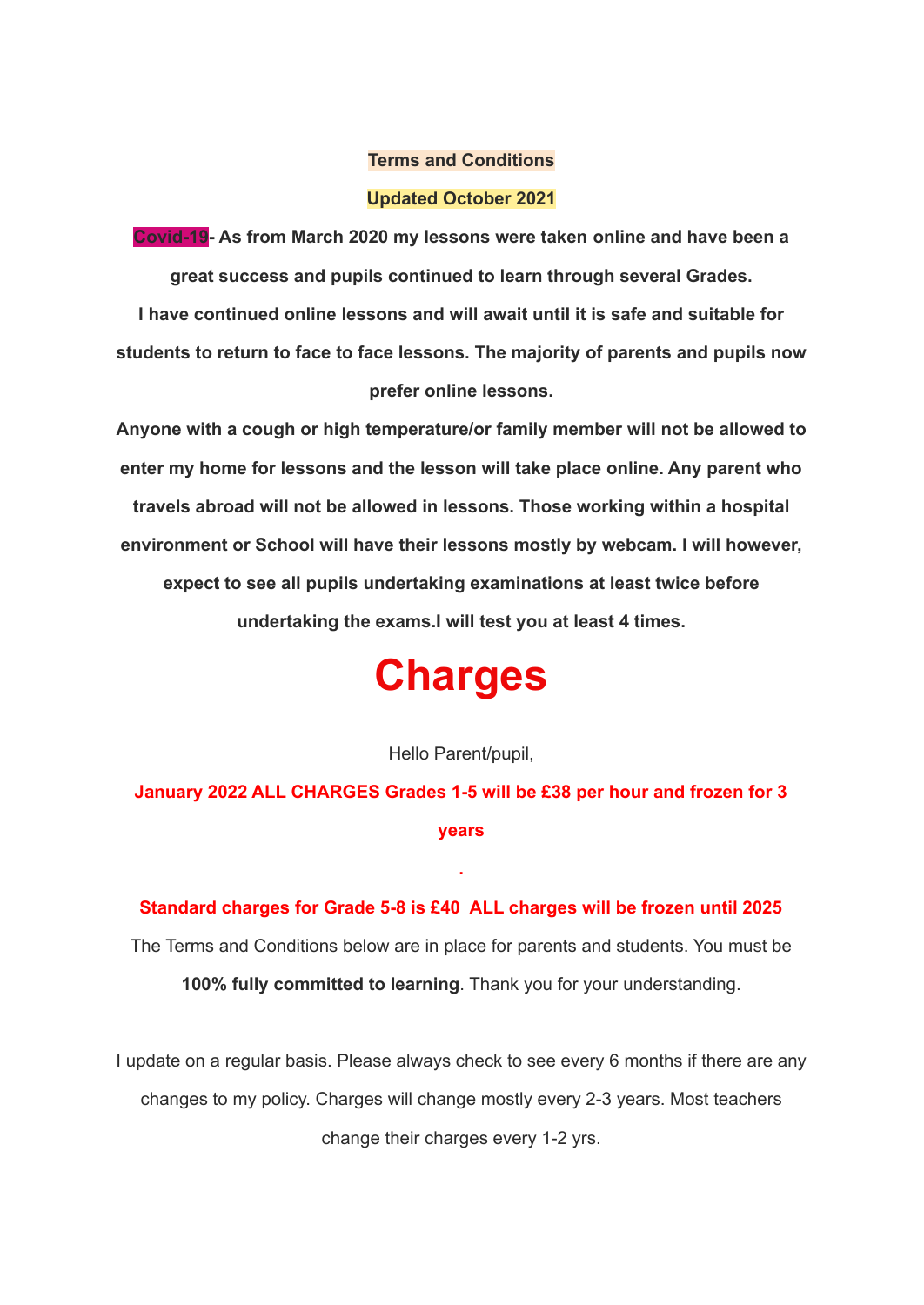Please be aware that all parents and pupils **MUST** understand my Terms and Conditions. There is no negotiation and no bending of the rules.

# **IT IS THE RESPONSIBILITY OF PARENTS AND PUPILS TO READ AND UNDERSTAND MY TERMS AND CONDITIONS OF BUSINESS. I HAVE PUBLICLY ADDRESSED THIS ON MY WEB PAGE SO THAT PROSPECTIVE AND ACTIVE CLIENTS UNDERSTAND AS TO HOW I OPERATE.**

#### **Payment for Lessons**

**As from January 2022 ALL CHARGES of £38 per hour will come into place to meet with the current standard of Music Tuition. I have kept my charges lower than most for as long as I possibly could. I will not be changing this until 2025. This gives most of you the opportunity to achieve all your goals.**

Payment must be made in advance. 1st day of each month. Charges apply at £5 per day missed payments. **Parents MUST text me when payment has been made**. I do not like chasing for payments.

If you book lessons as a starter and then you or the prospective pupil change their mind about lessons, you will NOT be refunded.

### **Parents/Pupils can pay Monthly in advance - online banking**

I do not teach in Groups as Pupils will not benefit from a full hours lesson.

# **COVID and Vaccinations**

No vaccine then you will not be allowed to attend lessons. I will require a copy of your vaccination card. You can still have your lessons online.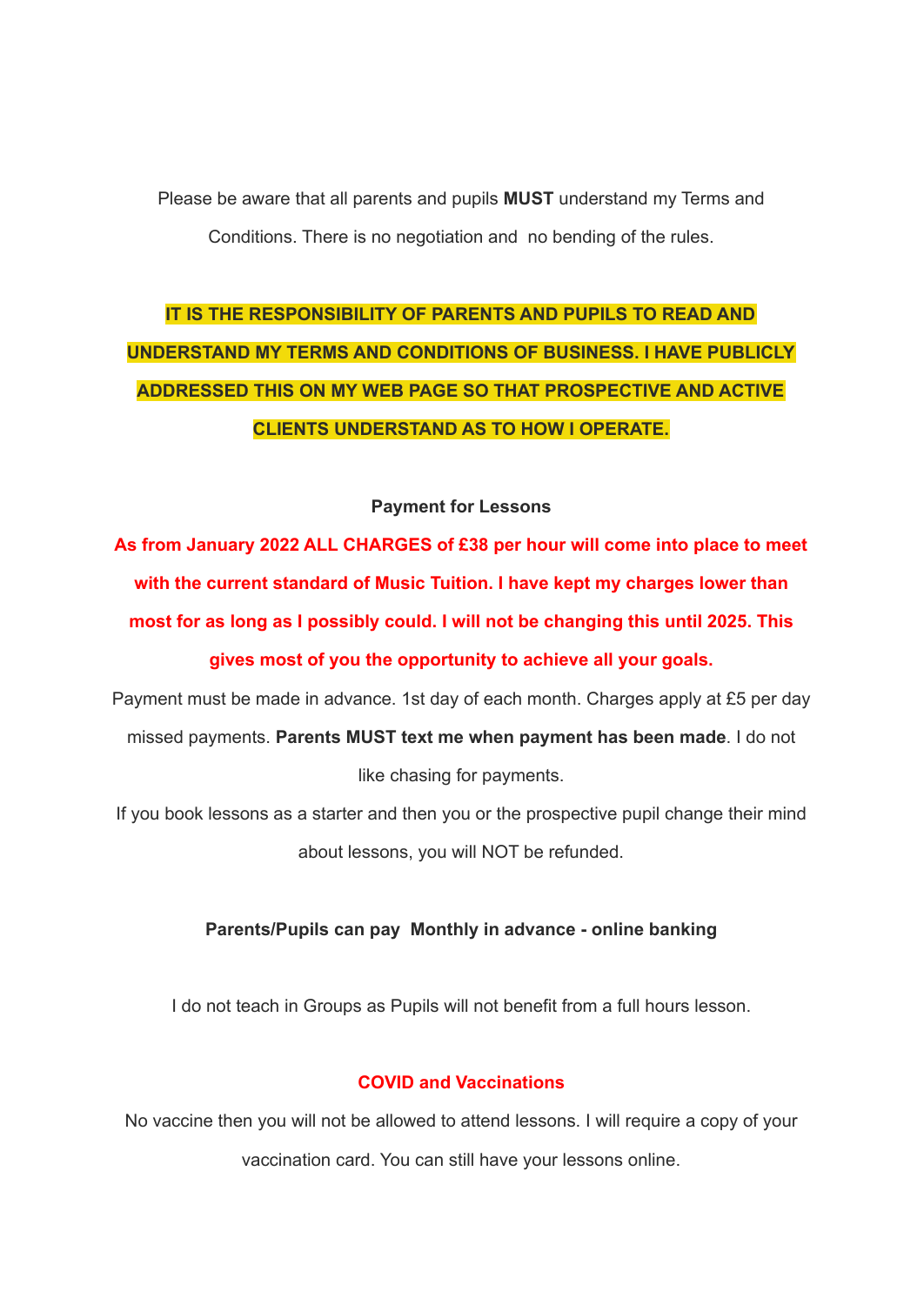## **FREE LESSONS**

I will be offering the **occasional** free lessons to students that undertake their examinations. I offer this benefit alongside their normal lessons. I will endeavour to offer this in a fair way. I will not be allowing parents or pupils to take advantage of this and will make sure it is fair to all. Free Lessons will be offered at certain times as and when Lsee fit and could include Sundays. **No other teacher offers this service.**

#### **INTERNATIONAL STUDENTS**

I welcome international students as I have been viewing the hits on my web page to which is around 8500 per month and I have been asked if I would teach via Webcam. It was something that I had not participated in but having now taught all of my own pupils via cam it has shown to be very positive.

I am more than happy to teach International students as long as you understand English and also are older than 6 yrs of age. Parents should also be in attendance whilst webcam lessons are in progress. You will be expected to purchase the correct books for Webcam lessons. My Terms and Conditions are the same for International Students. My charges are £38 (GBP) per hour Slots only held for 48 hrs

Travel to Pupils Homes - Unable

#### **Unacceptable Pupils**

**Sadly, I will not be able to teach pupils that have more than 4 extracurricular events on as learning music and undertaking exams are extremely important. If**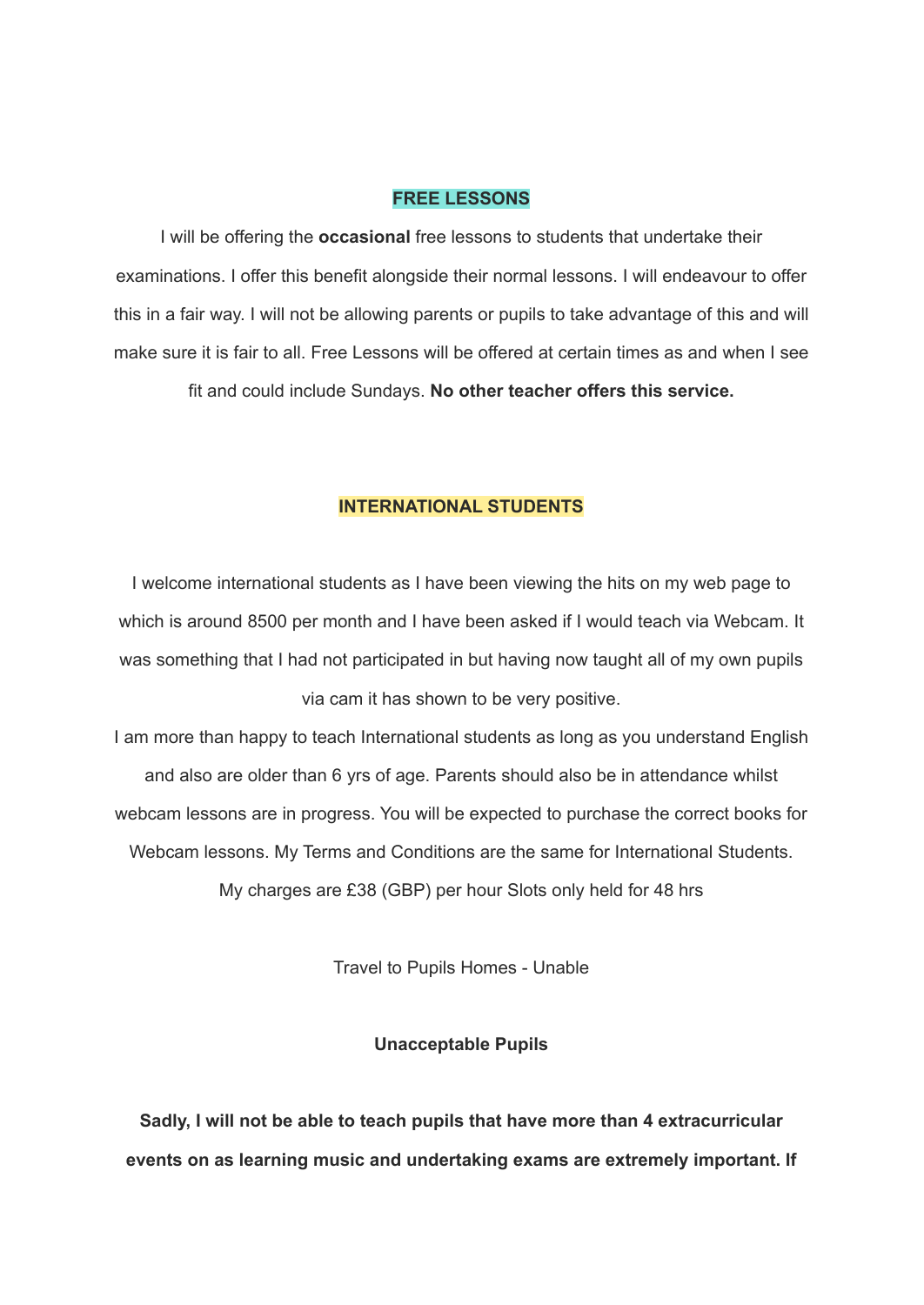**your child has drawing classes, ice skating, and football for example you will have to make serious decisions as to what you think is a priority for your Child's future. Academically, ice skating and drawing, photography, chess, etc may not be the right way forward and it certainly would conflict with my expectations.**

#### **Timeslots**

Once you have been given a suitable time slot for lessons please **do not try to change this.**Time slots are precious and it can affect other pupils if people turn up late or do not turn up at all. Charges may well apply. Lessons are weekly and those not attending weekly lessons will have their lessons terminated. So please do not waste my time. This would be a shame for you or your child.

#### **Cancellation of Lesson**

**Please give me at least 72 hours notice** if you need to change your lesson or cancel a lesson.It can be extremely rude if one receives such late notice of not attending. I do not offer refunds if you decide to terminate your lessons or if I decide to terminate lessons

**Emergency cancellation** of lessons can happen and are accepted **but not** for headaches, periods, sore foot, sore stomach, runny nose, sore finger or I just forgot. This list is endless. If you are very ill and have not attended school then I will do my best to change your lesson date. **You will be charged** for cancellation of lessons if it is less than 72 hours notice. Excuses such as going to a party, parents have friends coming round will not be accepted. This list is ever-growing. I do not cancel lessons for Birthday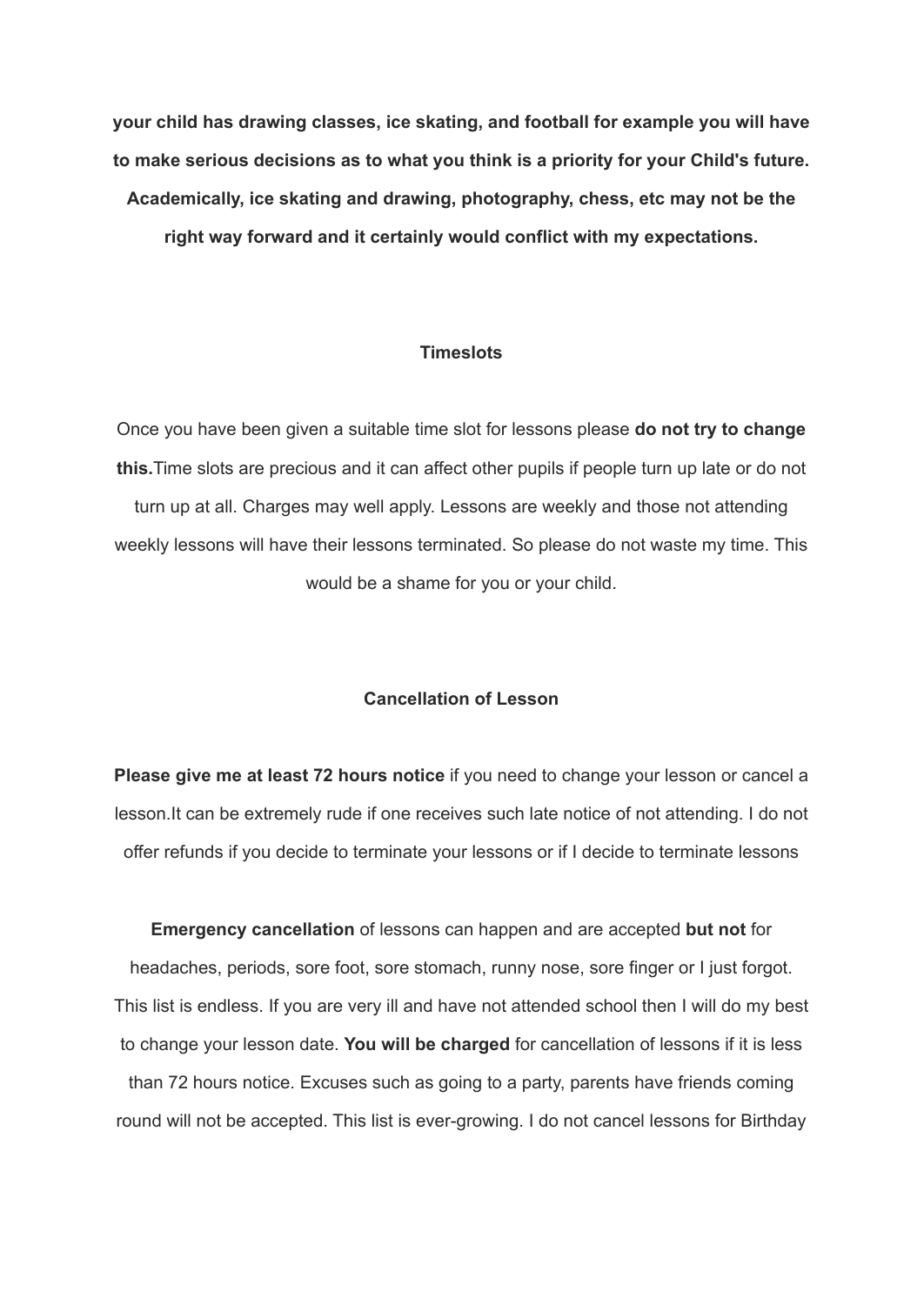parties that you may wish to attend. Only cancel if you have a very good reason. Family members visiting is NOT a good reason!

Lateness - If you are late, you are late but your lesson will not be extended nor made up.

**Homework** - All students will have homework as you will need to practice. You must do your best and work your given time such as 45 mins, 1hr, 1hr 15mins etc. No homework without a good reason - 1st Strike

**Makeup Lessons** - **UPDATED May 2019**: I will be only offering **limited makeup** lesson slots. > LATE NOTICE and you will be charged. **Emergency late notice** - I will only do this on a Sunday or other free day if available. If you do not accept the chosen day given **(Makeup)** I will have to charge you for that missing lesson. **If no dates are available I will no longer be deducting from the following month**. If you continue to use emergency notice to change or cancel lessons I will terminate the lessons and there will be no refund. **Sundays are my day off** and it is precious to myself and family.

**TERMINATION OF LESSONS** - I require **1 months notice**. If no notice given then no refund is given. I also have the right to terminate lessons if pupils do not attend on a regular basis, or are given 3 strikes for lack of study.If you join and you or your child change their minds about learning there will be no refund. **You should know in advance if you or your child will wish to learn.**

# **Pupil's Practice**

#### **Please read my page on Expectations**

If the pupil does not study as suggested it may take several months longer to take their exams and they will fail their 4 tests and not achieve the **targets set by myself.**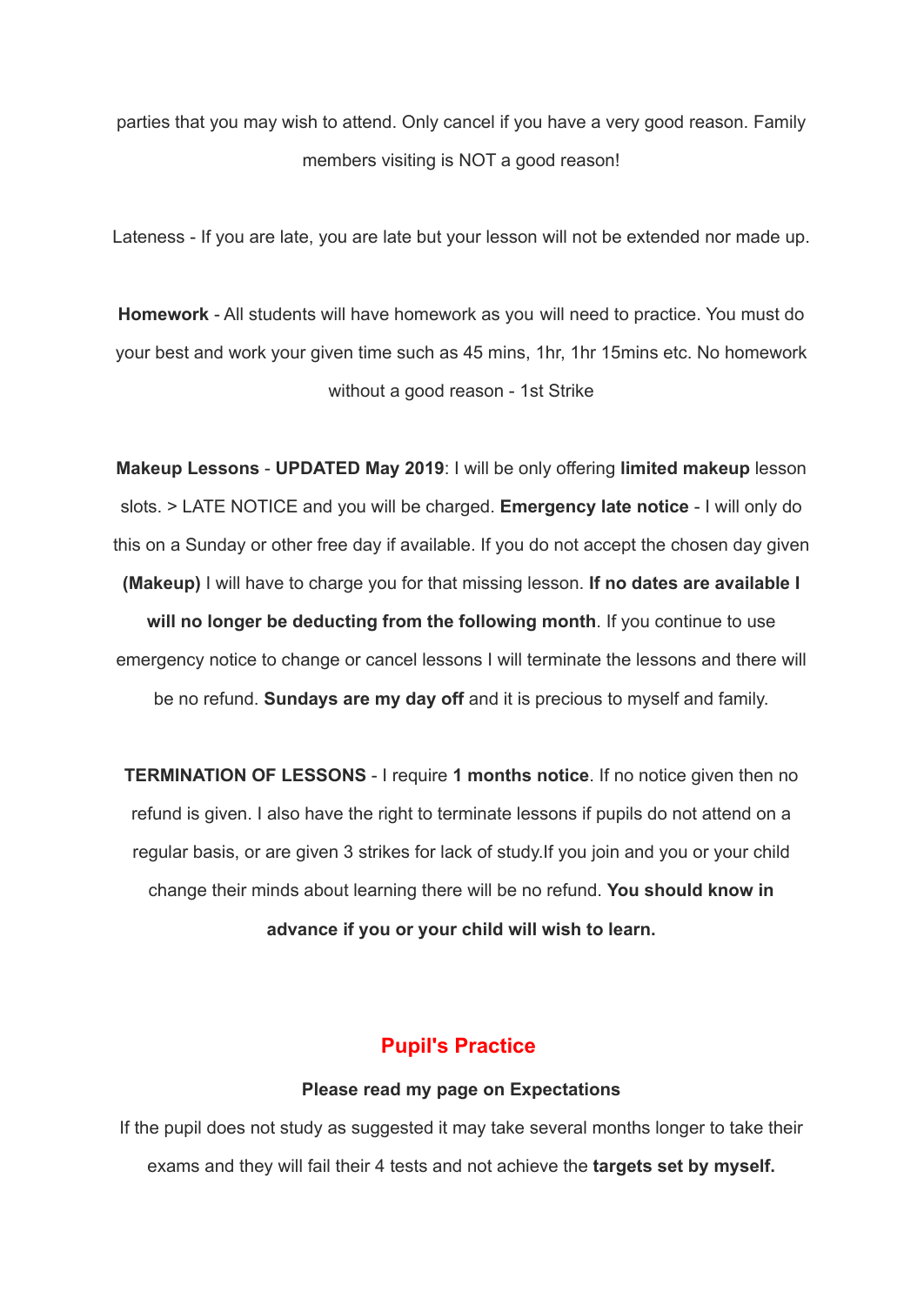**Certificates:** Once you have your certificate I will require a photocopy of this and examiners report for my records.

If they continue to do less than instructed without a valid reason I will terminate future lessons and there will be no refund. They will also NOT be allowed to take their Graded **Examinations** 

**I will NOT EVER tolerate lazy, undisciplined pupils** or parents - It is the parents that need to motivate their children.

**HOLIDAYS - 4 weeks' notice** required for any holidays you are booking. Including D of E or anything else.

For **Summer holidays** I will require at least **3 months notice** especially if you are going away for more than **4 weeks.** If you take more than 4 weeks off for the Summer your child will **NOT** be taking their exams in the Winter period.

**STRIKES** - Strikes are given to pupils/parents that do not comply with the rules. Lack of study or no study. Rudeness and not coming to lessons. **3 strikes and termination of lessons** with immediate effect and no refund of charges.

**Exams** - If parents take their children away for more than 3 weeks and depending on the pupil's performance I may not put them through for their Spring or Winter Exams. All students **MUST score 125 with my 4 tests**.(ABRSM). Failure to achieve this may possibly give cause for me not to allow you to be put forward for your examinations. Once you have gained Grade 3, I will stop the pupil for 9 months to work on other non-examination music.

If I suggest that a pupil is not ready to undertake an examination it means they will not be doing their examination. If a parent disagrees with me then I will terminate the future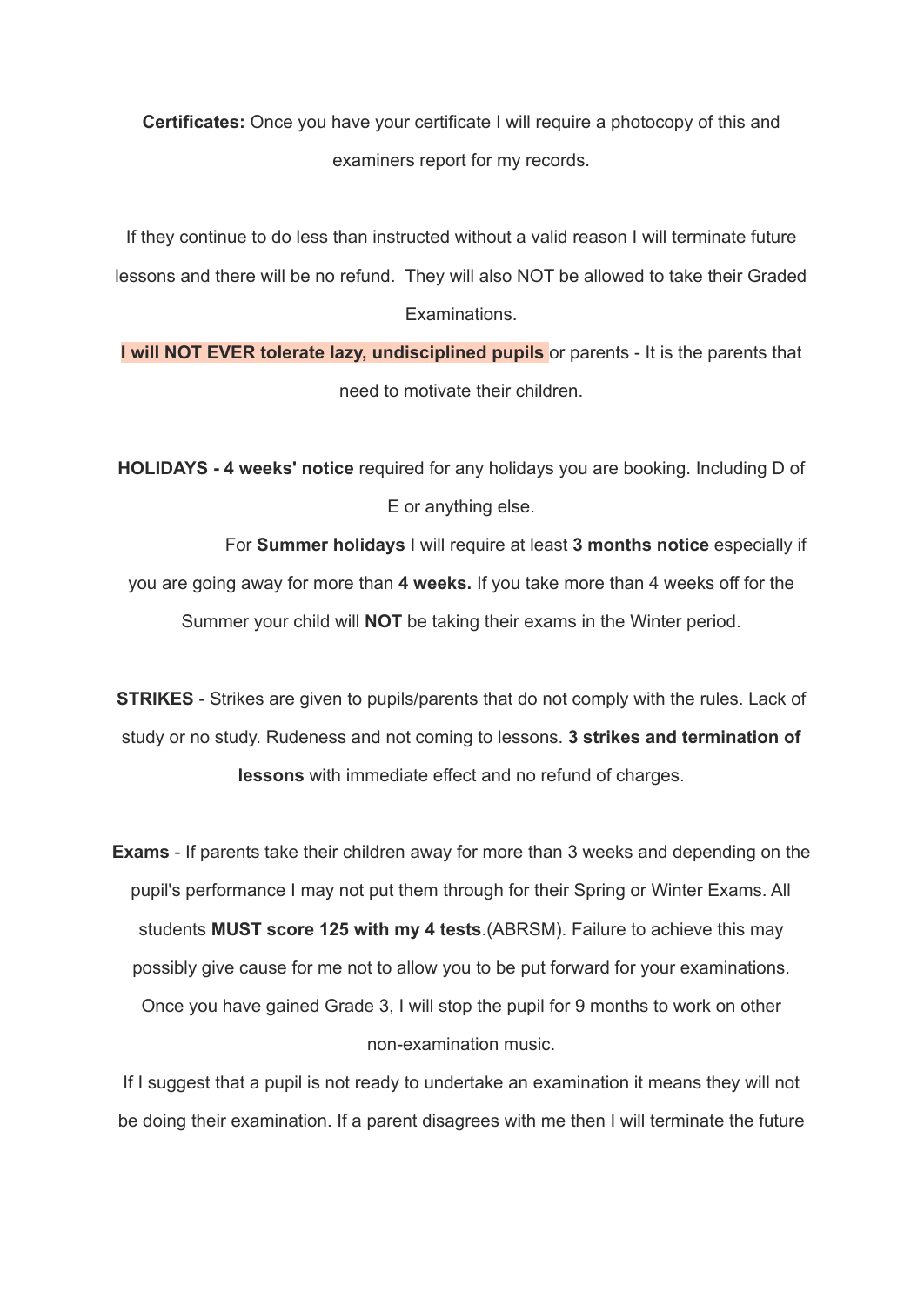lessons. I have to protect the integrity and ethics of my business and of the well-being of my pupil.

All certificates must have Presented By John McCutcheon or John R McCutcheon, certificates without a name must be sent back and replaced.

**Outside Concerts** - I do not engage my pupils through any outside concert or venue as I believe they have enough to do without wondering if they are good enough to take extra study for something that their parents wish. However, If you really feel the need for your child to perform then please let me know at least **6 weeks in** advance so that I can help them. Without help they may not fit your expectations and will obviously make them feel very uncomfortable. It could also affect my reputation by putting your child into a concert when they are not ready.

> Free Singing and Breathing Lesson As and when suitable.

**Currently charging £38 per hr Grades 1-5 Musical Theatre Singing - £38 per hr £40 per hr Grade 5 Theory and Grades 6-8 Practical**

# **6 yrs upwards 1 hr Lesson £38 per hr I do not offer discounts on multiple lessons or for family lessons.**

Children under the age of 16 must be accompanied by an adult

Children with ADHD,ADD can benefit from Music Therapy.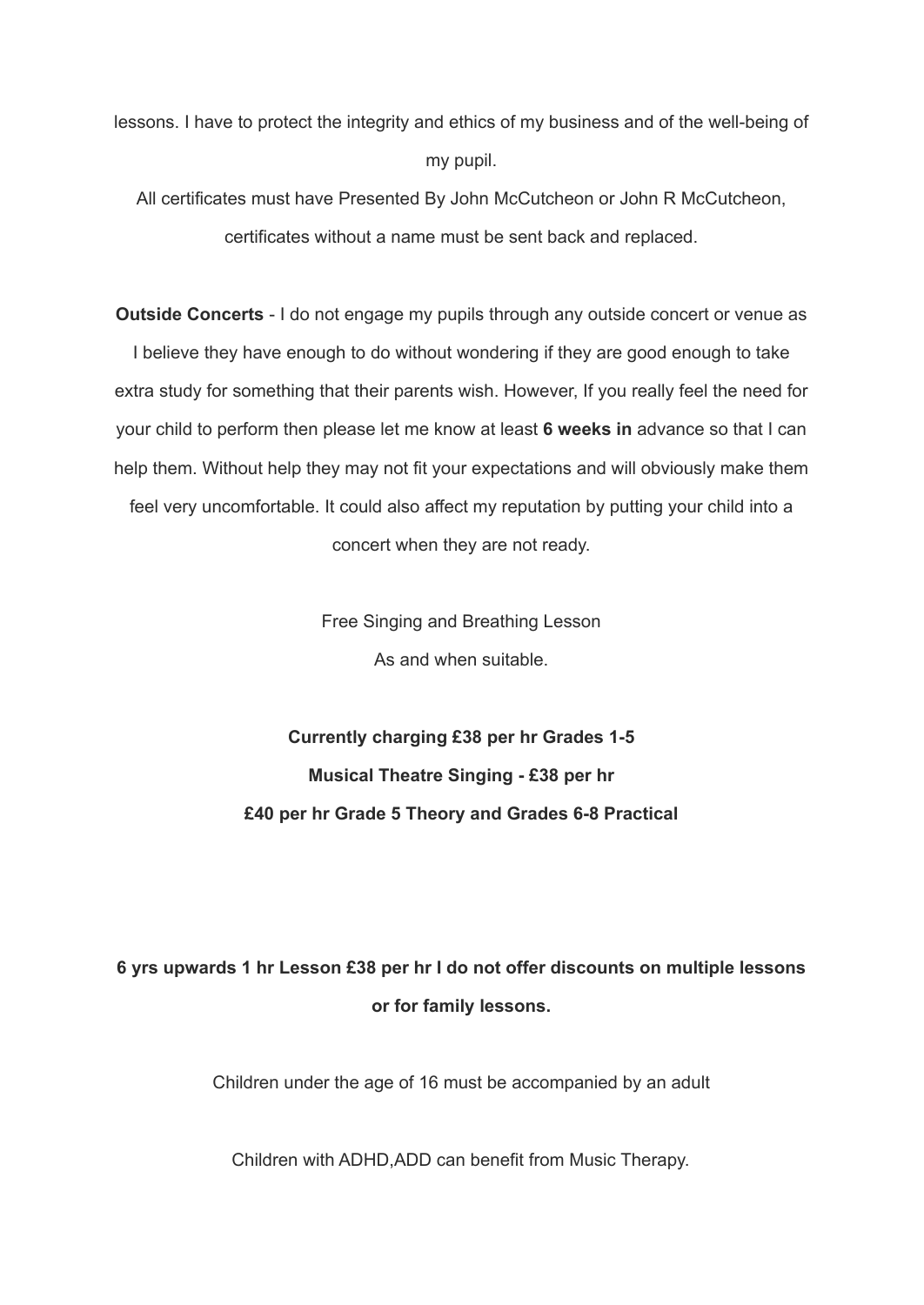However, it will take longer for those children to undertake their examinations.

# **Group Sessions**

I do not offer group sessions as I do not believe they work unless it is a motivational breathing/ singing session with all pupils who are currently under my teaching. A Private Music Teacher does not have the time and capacity to teach in group sessions as the pupils will not be given the best opportunity to learn under those circumstances. One to one teaching offers the best education for any pupil.

Commercial Requests

I do not do commercial requests. Studio, T.V, Film only. Session requirements considered.

# **No payment - No Lesson**

Payment MUST be made monthly in advance. I charge for late payment. The charge rate for late payment is £5 per day.

**Holidays: 4 weeks notice required.**

**Main Holidays - Summer - 3 months advance notice required**

#### **Trinity Exams**

Trinity exams are marked differently and scored differently from ABRSM. London College of Music is similar to Trinity in scoring of the exams.